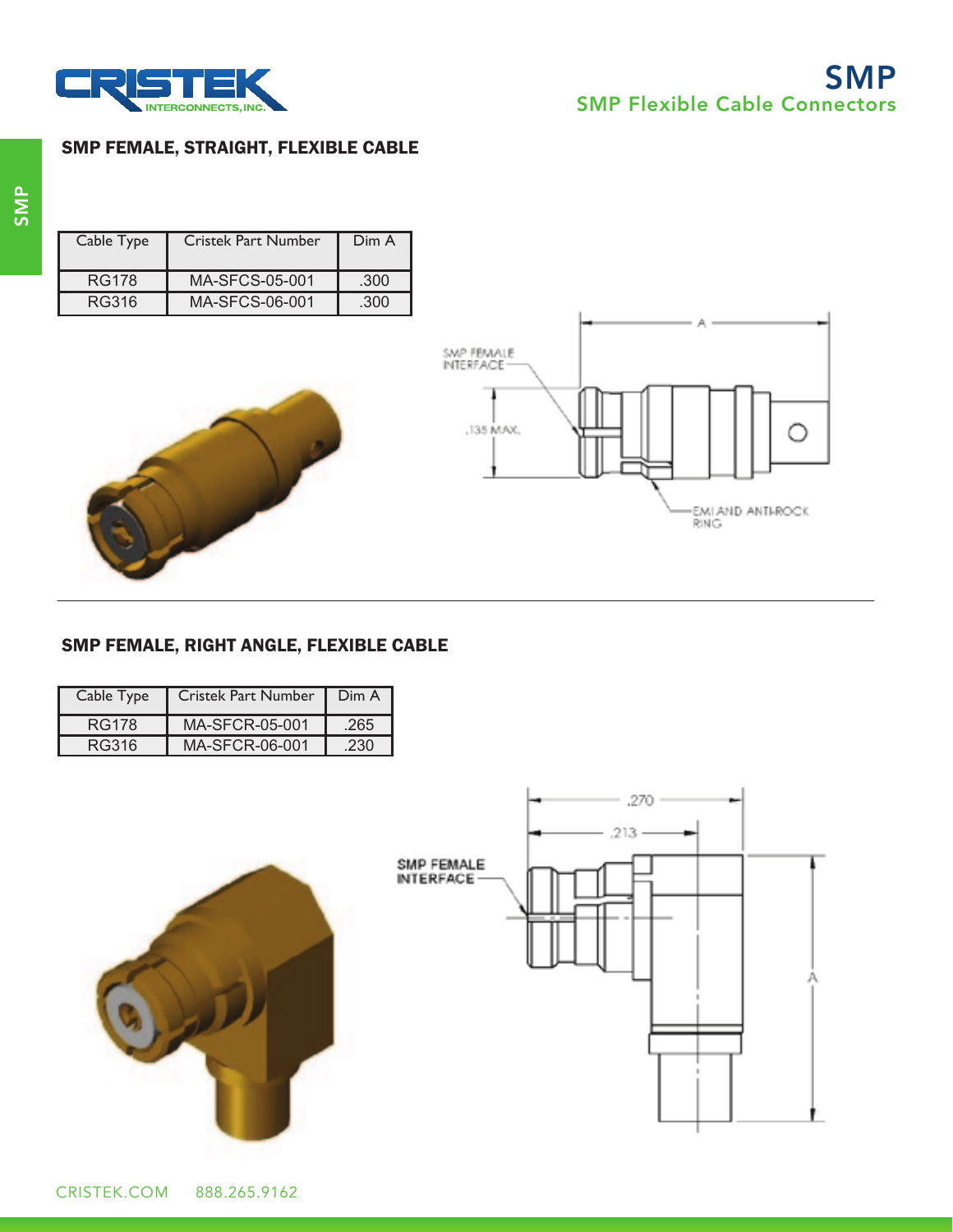

# SMP SMP Flexible Cable Connectors

## SMP FEMALE, SNAP IN FLOAT MOUNT, FLEXIBLE CABLE

| Cable Type   | <b>Cristek Part Number</b> | Dim A |
|--------------|----------------------------|-------|
|              |                            |       |
| <b>RG178</b> | MA-SFCM-05-001             | .093  |
|              |                            |       |
| <b>RG178</b> | <b>MA-SFCM-05-002</b>      | .125  |
|              |                            |       |
|              |                            |       |
| RG316        | MA-SFCM-06-001             | .093  |
|              |                            |       |
| <b>RG316</b> | MA-SFCM-06-002             | .125  |





#### SMP STRAIGHT SHROUD, FLEXIBLE CABLE

| Cable Type   | <b>Cristek Part Number</b> | Dim A | Detent |
|--------------|----------------------------|-------|--------|
| <b>RG178</b> | MA-SMCS-05-001             | .285  | FD     |
| RG316        | MA-SMCS-06-001             | .285  | FŊ     |